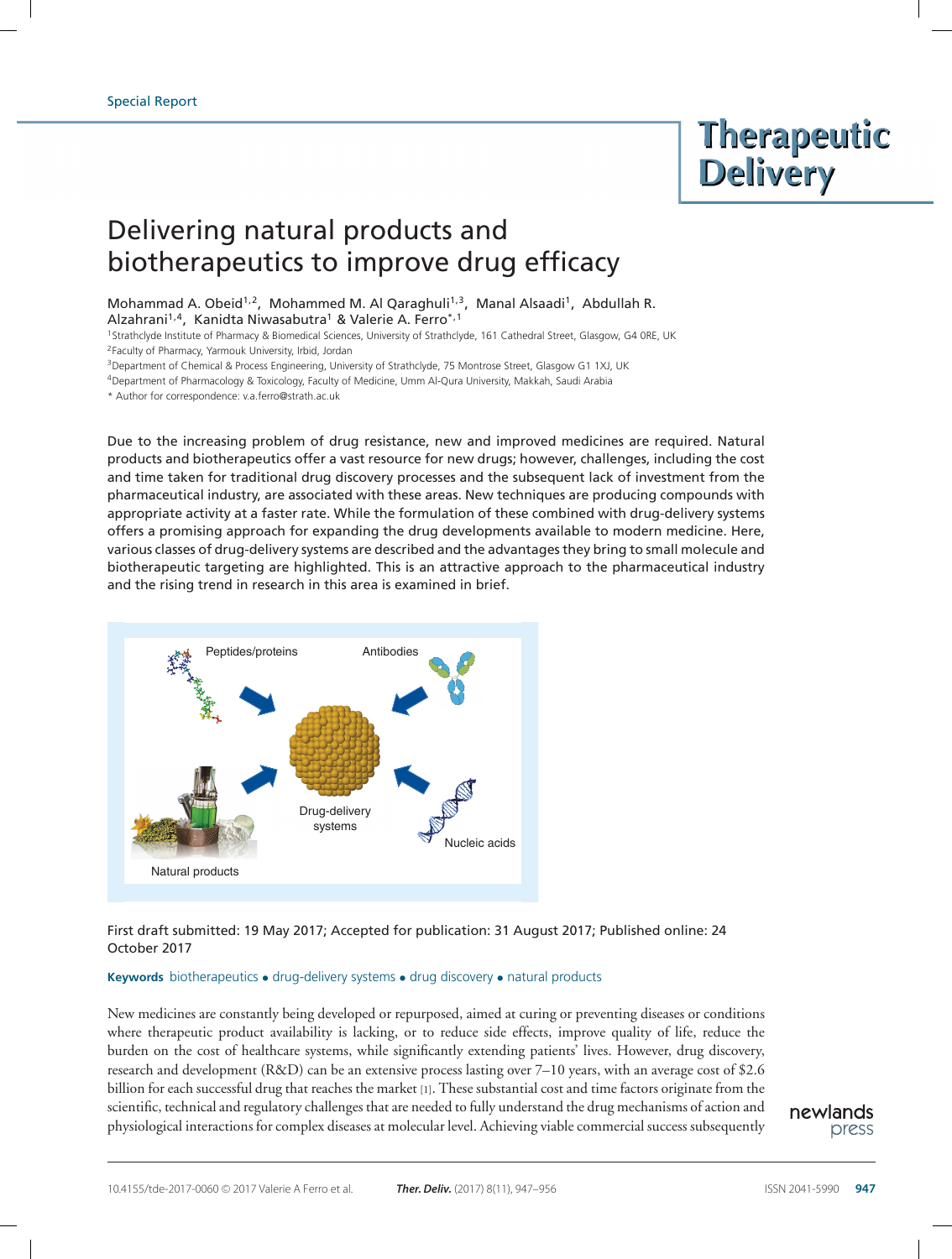requires investment in highly sophisticated technologies, advanced manufacturing processes and innovative research approaches to tackle the ever-growing cost and time of the entire process.

Traditional medicine has been around for millennia, and in recent decades its use has increased in developing countries, while pharmaceutical companies have embraced synthetic and combinatorial technologies in favor of drug discovery programs based on natural products. However, there is a need for new medicines since growing drug resistance has rendered antibiotics virtually useless [2] and modern medicine is facing a crisis. One hurdle that slows down progress to the market of naturally derived candidate molecules arises when high-throughput screening reveals potentially excellent *in vitro* therapeutic properties that are then shown to be inactive, toxic or nonselective when evaluated *in vivo* or in the clinic [3]. One approach to overcome this is to improve the bioavailability and effects of these compounds, or reduce their toxicities by loading them into different types of delivery systems [4]. These have the ability to deliver the therapeutic agent to a particular site of the body at a specific rate and have the potential to enable multiple molecules with different roles to be included in a single delivery system [5]. Our research group has extensive experience in natural products as well as developing drug-delivery systems [6,7]. More recently, we have expanded our research to include biotherapeutic developments [8,9], and in this paper we discuss how these research fields have benefitted from being combined to meet the need to produce new and better drugs. In addition, there is evidence that delivery systems can help to reduce drug resistance and so have a critical role to expand the arsenal of therapies available to modern medicine.

# **Drug-delivery systems**

Drug delivery refers to the use of a delivery tool or vehicle to carry a therapeutic agent and release it at a specific rate at a particular location [5]. Recently, there has been a significant rise in the use of delivery systems to deliver therapeutic agents for treatment of various diseases with many successful outcomes [10]. Drug-delivery systems can be used to facilitate the delivery of small compounds as well as large molecules such as peptides, nucleic acids, polymers and poorly water-soluble therapeutic agents from natural or synthetic sources [11]. Different types of delivery systems have been effectively used (Figure 1). These include: lipid-based nanoparticles such as liposomes, solid–lipid particles, micelles and niosomes; polymeric nanoparticles such as chitosan and atelocollagen; dendrimers; inorganic nanoparticles such as carbon nanotubes, metal-based nanoparticles, quantum dots and silica nanoparticles [12]. Polymeric nanoparticles (such as poly(lactic-*co*-glycolic acid), polyethylene glycol, polyvinyl alcohol, poly-l-lactic acid, polycaprolactone and chitosan) and liposomes have been the most tested in combination with natural products. The former are the most commonly used due to their biocompatibility, biodegradability and the ease by which they can be functionalized [13]. All these delivery systems can be characterized in terms of particle size, size distribution, surface charge, shape, stability and encapsulation efficiency [14].

Despite the advantages of the use of delivery systems in developing new medicines, some challenges still need to be addressed before their wide application becomes commonplace; these are related to the fast elimination of the delivery system by the reticuloendothelial system, especially for charged molecules [15]. In addition, toxicity and inflammation as a result of the use of specific types of delivery systems can cause tissue damage [16]. It is also critical for the delivery system to be well established and to meet regulatory considerations given to the manufacturing processes involved, such as physicochemical characterization, controlled drug release, stability, storage, large-scale production and manufacturing costs [17].

### **Impact of drug-delivery systems in natural product research**

The plant kingdom provides an abundant source of natural products, which has fueled the drug-discovery process and resulted in a plethora of small drug-like molecules to complex polymers [18,19]. Other natural sources include marine organisms, fungi, microbes and invertebrates (such as insects and reptiles) [20]. Between the years 2000– 2006, the natural products field was estimated to produce or be involved in R&D of approximately 50% of all small drug molecules, and 10 out of the 44 approved small molecules by the regulatory authorities in 2014 were derived from natural sources [21,22]. Conventionally, natural products are extracted from source materials, concentrated, fractionated and purified. At the early stages of research, a range of techniques are used to isolate pure natural products, and the pros and cons of these have been comprehensively reviewed elsewhere [18,23,24]. Soxhlet solvent extraction, maceration or infusions are utilized to extract constituents. This is usually followed by TLC and NMR analysis for chemical structure elucidation, and MS as a confirmatory technique; these are examples of the core techniques that are usually utilized [7,25], along with open-column chromatography (gel filtration and vacuum liquid separation). For further separation and isolation of pure compounds, modern chromatography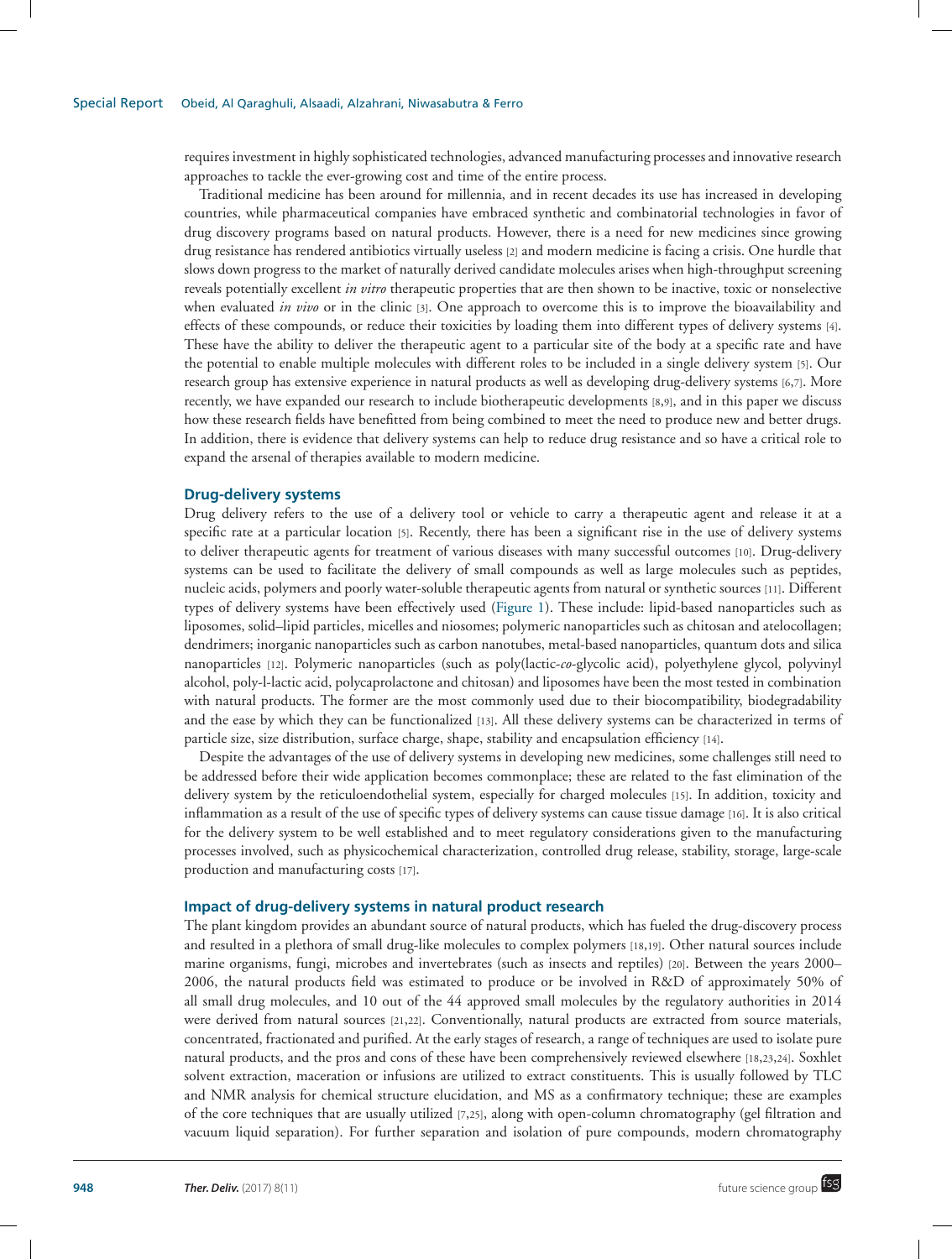# Delivering natural products & biotherapeutics to improve drug efficacy Special Report





(medium-pressure and high-pressure liquid chromatography systems) is used. In order to identify a particular compound's location within tissues, techniques such as MALDI-TOF MS are usually employed. Compounds isolated in this way from different natural sources have consistently shown promising therapeutic potential against a range of diseases including cancer, hypertension, diabetes and infections [26]. In evaluating extracts and isolated compounds, a range of bioassays are employed to determine the potential therapeutic activity present [27]. For extensive evaluation of mechanisms of action, new technologies such as molecular biology (polymerase chain reaction and RNA-sequencing) have been introduced into this field. These latter methods can show which genes are affected and therefore aid in tailoring the subsequent research toward specific disease pathways. Metabolomics is also used to advance the understanding and development of any potential lead molecules [28].

Use of advanced techniques in natural product research has increased the rate of identification of bioactive compounds, however, this has not translated into an increase in marketable products. The reasons for this are diverse. Some issues include solubility, bioavailability *in vivo,* hydrophilicity, physical and chemical instability. In addition, poor pharmacokinetics, first-pass metabolism, accumulation in tissues or low targeting efficacy can hinder therapeutic benefit. Drug-delivery systems can be employed to enhance bioavailability and pharmacological activity of molecules by enabling them to cross cellular membranes of target cells. Diseases that have benefitted from combination of drug-delivery systems with natural products include diabetes [29], cancer [30–32], neurodegenerative diseases [33] and infections [13] to name a few. Table 1 provides some examples where delivery systems have been used with selected natural compounds. In addition, Bilia has recently reviewed the role of drug-delivery systems to improve effectiveness of natural products [30].

One extensively studied natural compound encapsulated into different delivery systems to improve bioavailability via different tissues has been curcumin, a yellow pigment present in the spice turmeric (*Curcuma longa)* [34]. A recent review provides details of the application of delivery systems with curcumin in various diseases [35].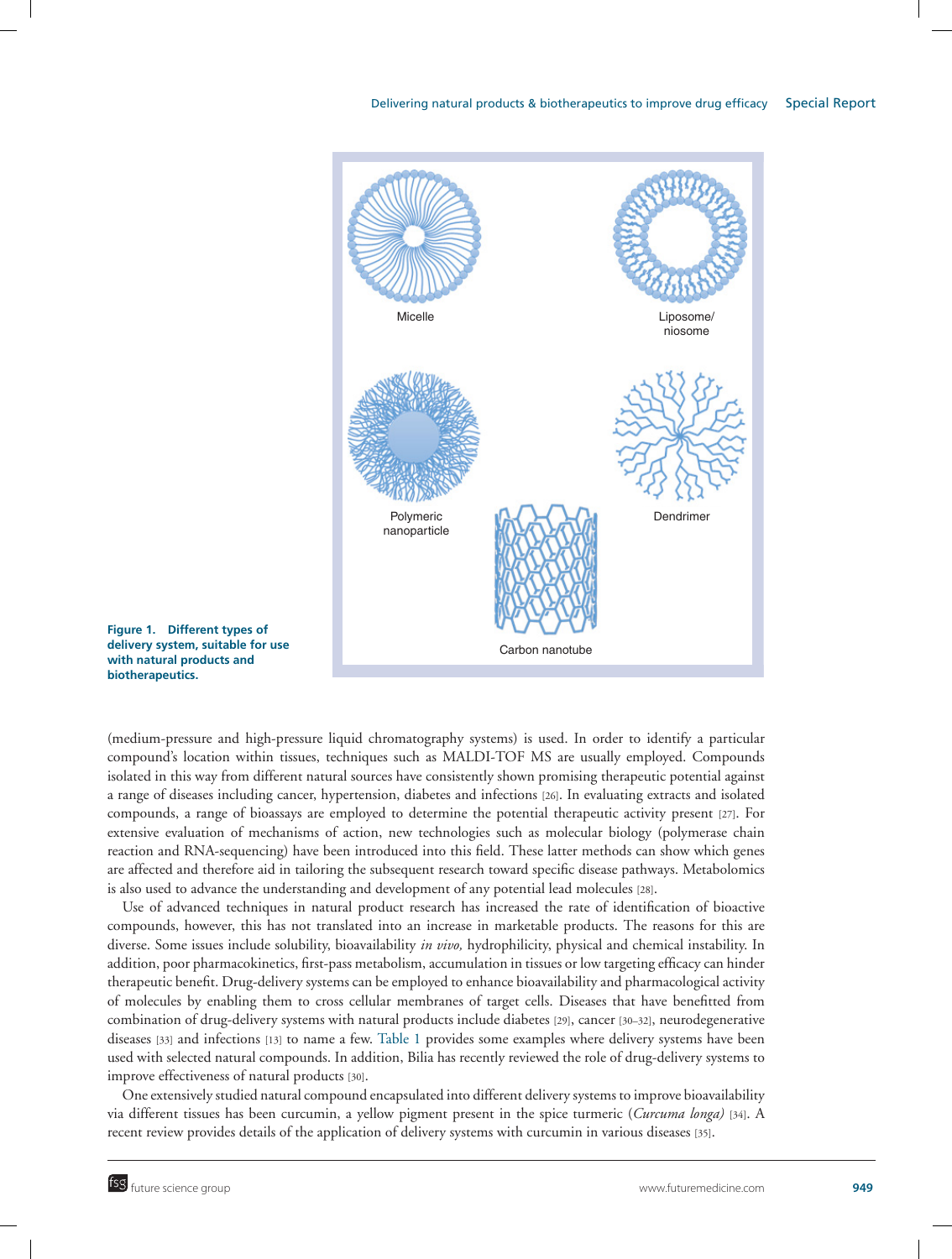# Special Report Obeid, Al Qaraghuli, Alsaadi, Alzahrani, Niwasabutra & Ferro

| Table 1. Some examples of selected natural compounds being investigated with delivery systems. |                                                     |                        |                                                                     |        |
|------------------------------------------------------------------------------------------------|-----------------------------------------------------|------------------------|---------------------------------------------------------------------|--------|
| <b>Plant/constituents</b>                                                                      | <b>Biological activity</b>                          | Delivery system used   | <b>Efficacy of the delivery system</b>                              | Ref.   |
| Curcumin                                                                                       | Anticancer                                          | Liposomes              | Long systemic residence time<br>and high entrapment efficiency      | [40]   |
| Curcumin                                                                                       | Anticancer and antioxidant                          | Phytosomes             | For enhanced antioxidant<br>action and bioavailability              | $[41]$ |
| Curcumin                                                                                       | Anticancer                                          | <b>Emulsion system</b> | To improve absorption                                               | $[42]$ |
| Curcumin                                                                                       | Anticancer and antioxidant                          | Transferosomes         | To enhance permeation                                               | $[43]$ |
| Curcumin                                                                                       | Anti-inflammatory                                   | Micropellatization     | To enable sustained release and<br>for specific locus targeting     | $[44]$ |
| Ouercetin                                                                                      | Anticongestion and antianxiety                      | Liposomes              | To increase efficacy,<br>bioavailability and reduce side<br>effects | $[45]$ |
| Ouercetin                                                                                      | Anti-inflammatory and<br>antioxidant                | Microspheres           | To enhance permeation                                               | $[46]$ |
| Ouercetin                                                                                      | Antioxidant                                         | <b>Emulsion system</b> | To enhance permeation                                               | $[47]$ |
| Ginkgo biloba                                                                                  | <b>Brain activator</b>                              | Nanoparticles          | To improve cerebral blood flow<br>and metabolism                    | $[48]$ |
| Ginkgo biloba                                                                                  | Antiasthmatic, antidiabetic and<br>cardioprotective | Phytosomes             | To improve efficacy                                                 | $[49]$ |
| Wogonin                                                                                        | Anticancer                                          | Liposomes              | To increase duration of action                                      | $[50]$ |
| Embelin                                                                                        | Antifertility and antibacterial                     | Phytosomes             | To enhance solubility                                               | $[51]$ |

Drug-delivery systems have also been used to stabilize components and increase therapeutic activity. For example, essential oils are often unstable and susceptible to degradation, hence, encapsulation into colloidal systems is desirable [36]. Sinico *et al.* used multilamellar liposomes to increase therapeutic activity of *Artemisia arborescens* essential oil against Herpes simplex virus type 1. They found that the oil enhanced *in vitro* activity by increasing the cytoplasmic viral barrier penetration of the active components of the plant [37]. Rajendran *et al.* used chitosan nanoparticles to encapsulate a methanolic extract of *Ocimum sanctum.* This formulation was demonstrated to have significant antibacterial activities against *Escherichia coli*, *Bacillus subtilis*, *Pseudomonas aeruginosa* and *Staphylococcus aureus* compared with the free unencapsulated extract [38]. One issue that can be highlighted from this area of research is the extensive use of extracts as opposed to pure compounds that makes it a problem from a regulatory perspective, as relative quantities of the active(s) may not be known. However, often several compounds present in extracts act synergistically and, so it is critical to understand synergy and adverse effects as well as the mechanisms of action when combining extracts of unknown composition and batch-to-batch variation with delivery systems [39].

Often, compounds are found to be biologically active, however, they are also highly water soluble but have low absorption (like flavonoids, tannins and terpenoids) and in some cases such as polysaccharides can have high molecular weight. This renders them unable to freely cross lipid membranes resulting in poor absorption and loss of biological activity when tested *in vivo* [52]. In addition, some compounds are highly toxic when exposed to normal cells [53]. In this respect, delivery systems can be employed to improve absorption, reduce toxicity and increase selectivity of some of these compounds.

Delivery systems can also provide the potential to develop therapeutics with multiple purposes. Radwan *et al.* described several uses of ganoderic acids (triterpenoids) extracted using methanol from the fungus *Ganoderma lucidum,* combined with nanoparticles for cancer therapy [54]. This particular mushroom has been in used in traditional medicine for centuries. By encapsulating a lipophilic near infrared dye within hydrophobic pockets in the polymeric matrix of polyacrylic acid-coated iron oxide nanoparticles (IONPs) together with the anticancer drug, the nanoparticles can be used for therapy as well as imaging. The development of ganoderic acid-infused nanoparticles has also enabled enhanced targeting and reduced toxic side effects by combining the anticancer drug and cancer cell-targeting moieties. The concept being that drug doses used to kill tumor cells can also affect normal cells, but use of a drug-delivery system allows accumulation of the drug in cancer cells only. In this case, folic acid was coencapsulated with gum arabic (GA) to target the folate receptor that is overexpressed in cancer cells, thus enabling higher drug doses of GA to accumulate in the tumors and reduce off-target side effects [27]. A micelle-based delivery system has also been used for enhancing the bioavailability and biodistribution of other mushroom compounds such as *Flammulina velutipes* sterols [54]. In these examples, delivery systems can be seen to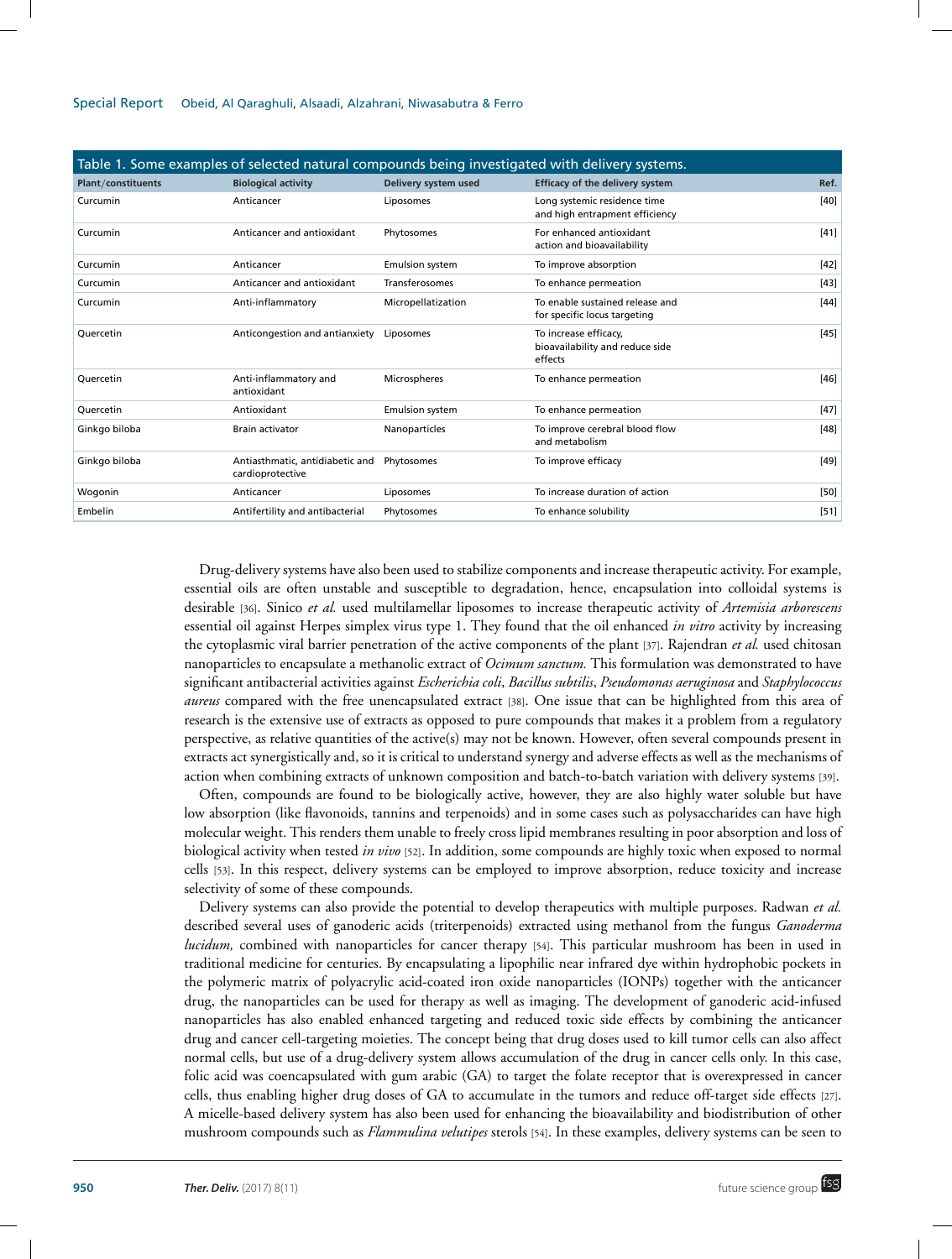have multiple purposes including their use to enhance stability, provide sustained delivery, reduce toxicity, improve targeting and offer protection from chemical or physical degradation of complex natural compounds [52,53]. The main challenge of working with mushrooms is the need to produce consistent quality of therapeutic molecules. These include difficulty in cultivating mushrooms, requirement of good manufacturing practice of cultivation methods and establishing sound methods of isolation, purification, identification and testing of bioactive compounds to elucidate the mechanisms of action [55]. The greatest problem with this area of research is the lack of standardization and this has limited the clinical trials carried out [56]. Further examples of the applications of nanoparticles for delivery of natural products have been reviewed elsewhere [52,53]. One area that might be of relevance include potent natural antibiotics, which have limited use due to insolubility issues and have required new synthesis procedures to improve their bioavailability or use of delivery systems to improve targeting and reduce the induction of antibiotic resistance [57,58].

# **Impact of drug-delivery systems in biotherapeutics developments**

The introduction of targeting moieties (such as monoclonal antibodies, peptides and proteins) into the surfaces of delivery systems can be employed to target the therapeutic agents to certain tissues, which will increase the selectivity of these plant extract formulations. This can increase the accumulation of the encapsulated product at the desired site, which will enhance its efficacy [59]. This introduces another face of the drug discovery coin that relies on the development of novel biotherapeutics. The shift in prominence toward the development of protein therapeutics (including antibodies) or nucleic acid-based drugs is in part reflected by the growing prevalence of biologic agents in the portfolio of major biopharmaceutical companies. The annual number of first approvals was in the range of 5–8 in 2014 onward, with 53 novel antibody therapeutics in Phase III studies in 2016, and approximately 210 novel antibody therapeutics in each of Phase I and II of clinical development [60]. Financially, the global sales revenue for all monoclonal antibody products was nearly US\$75 billion in 2013, and expected to reach \$125 billion by 2020. This unprecedented attraction to antibodies originates from the remarkable structural flexibility of these proteins to selectively recognize different antigen classes such as proteins, carbohydrates and lipids and challenging haptens like pharmaceutical small molecules, pesticides and even biomarkers that can contribute to the potential detection of life on other planets like Mars [61,62]. Antibodies not only represent potential therapeutics but can be implemented in diverse bespoke applications such as immunodiagnostics, biosensors, photothermal therapies and nanoparticle conjugation for drug delivery.

Several advancements have been achieved in the application of drug-delivery systems for biotherapeutics delivery. This can be desirable to enhance the onset of therapeutic action and enables administration of biomolecules via noninvasive routes such as oral or inhalation to avoid intravenous administration [63]. For example, biotherapeutics such as growth hormone, glucagon or  $\alpha_1$ -antitrypsin can be effectively delivered by inhalation therapy through the use of an appropriate delivery system [64]. Drug-delivery systems can be used to improve the pharmacokinetics of highly degradable compounds such as peptides and proteins through protecting these agents and increasing their half-lives [65]. One important development has been the delivery of insulin by noninvasive oral or inhalation routes. Insulin oral delivery is considered to be the optimum route of delivery as it will go directly to the liver, which is the main site for insulin action [66]. In addition, it will overcome the needle-anxiety barrier that is associated with delivering insulin subcutaneously [67]. However, it is highly challenging to deliver insulin using this approach for a number of reasons, including pH inactivation, harsh chemicals in the digestive tract, enzymatic and cellular barriers [68]. All these can lead to very low insulin bioavailability  $(<1\%)$  [69]. Recent studies have been carried out using liposomes, microspheres and microemulsions to increase the bioavailability of insulin when it is administered orally. Encapsulation of proteins like insulin in such vehicles will protect them from the harsh stomach environment [69]. In terms of inhaled insulin, the lungs have been targeted for insulin delivery due to the large surface area (100 m<sup>2</sup>), and the onset of action following inhalation [70]. Inhaled insulin falls into two formulations, dry powder or liquid. Dry powder formulations are considered to be more stable and require less complex devices for delivery [71]. Pfizer developed a product called Exubera (normal human insulin in dry powder formulation) that was the only approved inhaled insulin therapy to have reached the market [70,71]. It obtained approval by the US FDA in 2006. However, due to very low sales and poor patient acceptance, the product was discontinued in October 2007. A number of reasons were responsible for Exubera's failure, including the bulk and size of the inhaler device, it required weekly cleaning, patients had to perform more than one inhalation per dose to achieve the therapeutic effect [71]. Nevertheless, the potential is there when a suitable medical device is designed to overcome these problems.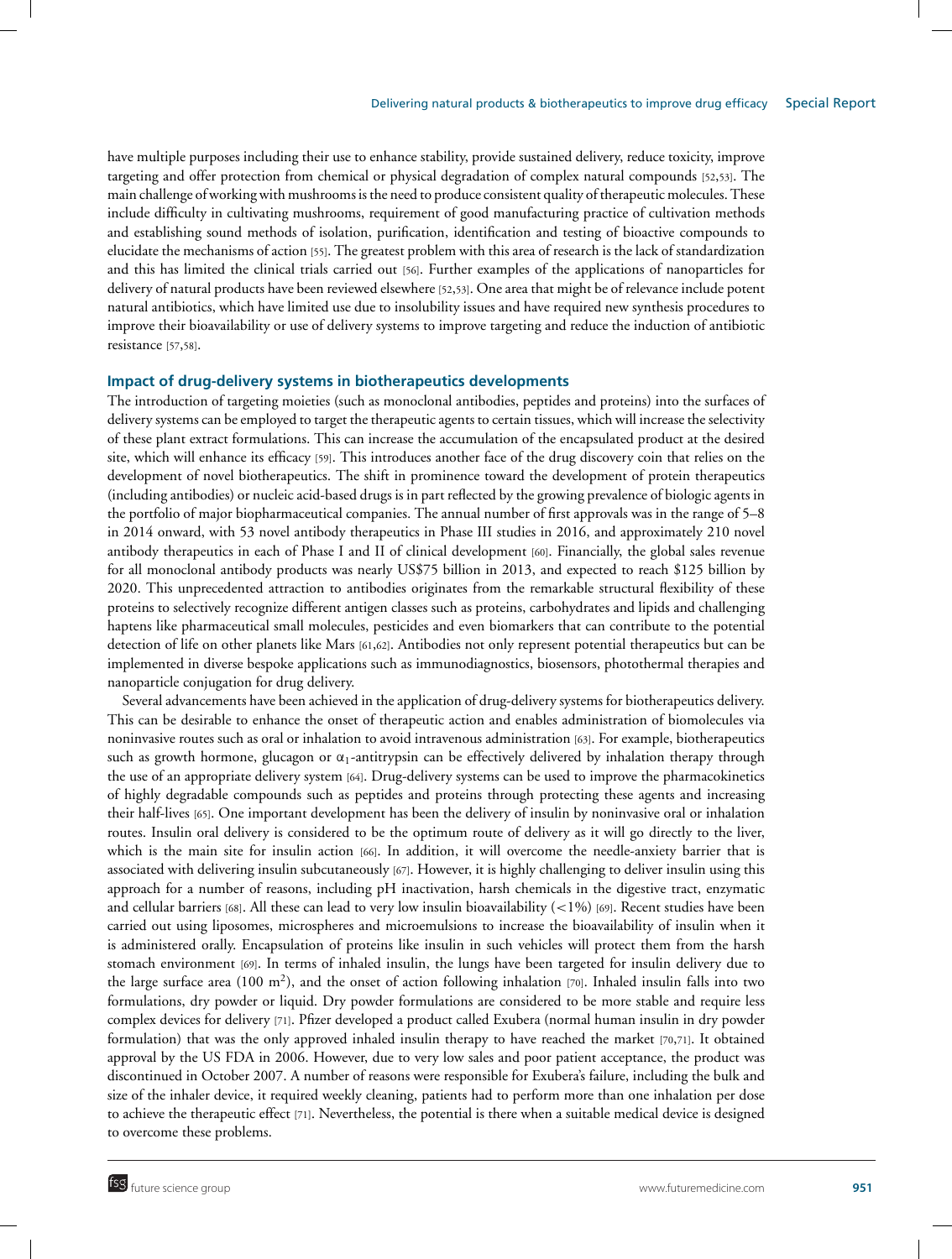Another example of the use of drug-delivery systems with biotherapeutics is antibody–drug conjugates (ADCs). ADCs are considered a prototype of Paul Ehrlich's 'magic bullet' theory for tailored and targeted drug delivery to combat invading microbes or malignant cells. ADCs have proven their value in fatal diseases like cancer, where the standard chemotherapies are notoriously associated with limited selectivity against cancer cells leading to a small therapeutic window that can subsequently limit their efficacy [72]. The ADCs concept relies on combining the high specificity and stability profile of antibodies with the antitumor potency of very cytotoxic small-molecule drugs 'warheads' to create a selective treatment with an increased therapeutic window and reduced off-target toxicity [73]. Albeit the intensive focus of ADCs development has been on cancer, their exploitation has been extended to other applications through the optimization of immunosuppressants [74], and antibody–antibiotic conjugates [75]. The first-generation ADCs, represented by Wyeth's Mylotarg $^\text{\tiny (\text{M}}$  (gemtuzumab–ozogamicin), revealed disappointing, insufficient potency and toxicity effects that led to withdrawal of this conjugate from the market in 2010. The development of more potent (100–1000 fold) cytotoxic agents, like auristatins and maytansinoid, have led to the approval of two second-generation ADCs, Acetris® (brentuximab–vedotin) and Kadcyla® (trastuzumab– emtansine), by both the FDA and EMA [76,77]. Even with these approvals, the second-generation ADCs are still associated with drawbacks such as heterogeneity resulting from stochastic coupling strategies, limited penetration of solid tumors and the development of resistance [78]. Consequently, third-generation ADCs have emerged with significant focus on site-specific conjugation in order to confirm homogenous ADCs with well-defined antibody– drug ratio [79]. The high potential of these conjugates has revolutionized the biopharma R&D, with currently over 50 ADCs undergoing clinical evaluation. According to a recent market analysis, the ADC global market is projected to display a robust growth represented by a compound annual growth rate of 22% during 2017–2022, primarily driven by a large number of ADC candidates in the pipeline, rising numbers of cancer patients and a wider therapeutic window offered by these ADCs [80]. Despite the wide variances among the recent conjugation approaches, which were comprehensively reviewed elsewhere [81,82], their differences have mainly focused on target selection, warhead optimisation, design of suitable linkers, selection of specific antibodies and site-specific and alternative conjugation strategies to enhance potency [72,83].

ADCs are continuously revealing great potential in both oncological and nononcological indications. A great number of drug candidates have failed in preclinical or clinical stages due to lack of selectivity or toxicity issues. For this specific reason, the ADC strategy provides a valuable opportunity for these molecules to be re-evaluated, especially with the significant advancement of antibody engineering and conjugation technologies.

Another example for the application of drug-delivery systems with biotherapeutics includes delivery of several types of nucleic acids such as plasmids, nucleotides or RNA. Drug-delivery systems enhance the application of these nucleic acid therapeutics by facilitating their accumulation and uptake by the target site. One interesting example is the use of these systems for the delivery of short-interfering RNA (siRNA). siRNA consists of short double-stranded nucleic acids that have the ability to silence specific protein expression through a mechanism called RNA interference [84]. Through this mechanism, siRNA in the cytoplasm of the target cell can cause the degradation of a specific mRNA that is complementary to the antisense strand of the siRNA, which will result in the degradation of this mRNA with the subsequent inhibition of the protein being expressed by this mRNA [85]. This results in significant research for the application of siRNA in treating different diseases such cancer. However, siRNA is a very hydrophilic molecule that cannot pass through the target cell membrane. Moreover, siRNA is highly susceptible to degradation by nuclease enzymes which limit their half-lives [86]. Drug-delivery systems such as liposomes or niosomes have been successfully applied to the delivery of siRNA in which the encapsulation of siRNA into these systems can protect them from the early degradation as well as enhance their uptake by target cells [87]. This is still an area of ongoing research, with very promising outcomes.

# **Conclusion**

Although biotherapeutics have been developed for decades, while natural products have been around for millennia, drug-delivery systems have not been extensively utilized with them. This is particularly true for natural products, where prior to 2015 publications in this area were sparse. Since then, the advantages of combining these systems are being actively explored and are expanding the repertoire of new and safer medicines.

# **Future perspective**

Drug discovery and drug delivery are now proceeding in parallel to improve efficacy of newly discovered drugs, increase their selectivity and bioavailability or reduce their toxicity. Delivery systems not only increase the ef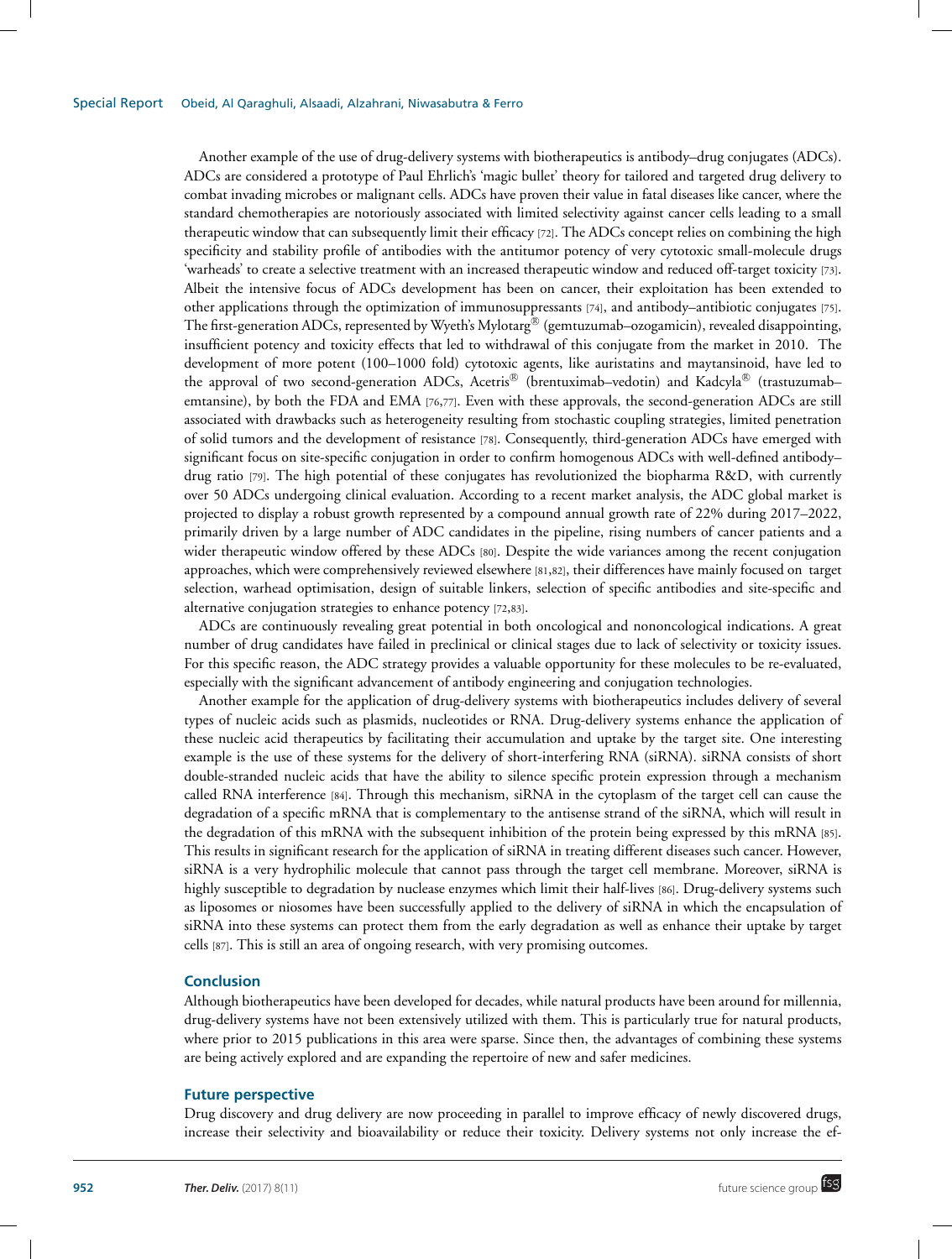fectiveness of active compounds but also enable many compounds that have been discarded because of the lack of efficacy to be reinvestigated. This is an upcoming approach that has a promising future. It also provides an opportunity for pharmaceutical companies to revisit candidate molecules they have previously abandoned. This is particularly relevant to the antibiotic sector, where previously potent antibiotics have had limited use due to issues with solubility. Improved targeting with drug-delivery systems can help revitalize this area, particularly where organisms are multidrug resistant. A recent comprehensive review examines the use of nanoparticles in infection control, showing that there is renewed interest in the field [58].

#### Financial & competing interests disclosure

M Obeid is funded through a PhD scholarship from Yarmouk University-Jordan; M Al-Qaraghuli is funded through an EPSRC Impact Acceleration Account (IAA)-University of Strathclyde grant (IAA grant reference number: EP/R51178X/1); A Alzahrani is funded through a PhD scholarship from the Saudi Arabian Cultural Bureau in London; K Niwasabutra is funded through a PhD scholarship from the Ministry of Science and Technology, Royal Thai Government. The authors have no other relevant affiliations or financial involvement with any organization or entity with a financial interest in or financial conflict with the subject matter or materials discussed in the manuscript apart from those disclosed.

No writing assistance was utilized in the production of this manuscript.

# Open access

This article is distributed under the terms of the Creative Commons Attribution Licence 3.0 which permits any use, distribution, and reproduction in any medium, provided the original author(s) and the source are credited. To view a copy fo the license, visit **http:**//**creativecommons.org**/**licenses**/**by**/**3.0**/

# Executive summary

## **The need for new medicines**

- Increased drug resistance, for example, antibiotics, cancer chemotherapies.
- Pharmaceutical companies have moved away from drug discovery based on natural product research, however, traditional medicine is thriving in developing countries.
- -New developments rising in terms of biotherapeutics.
- **Delivery of natural products**
- Use of drug-delivery systems can improve bioavailability, biodistribution, therapeutic activity and stability of natural products.
- - Introduction of multiple components into drug-delivery systems to enable a range of roles (e.g., imaging) as well as therapy.
- **Delivery of biotherapeutics**
- -Offers alternative routes of administration.
- -Improved targeting of molecules.

# **References**

Papers of special note have been highlighted as: • of interest

- 1 Peters S, Cost to develop and win marketing approval for a new drug is \$2.6 billion. (2014). http://csdd.tufts.edu/news/complete\_story/pr\_tufts\_csdd\_2014\_cost\_study
- 2 Mack A, Relman DA, Choffnes ER. *Antibiotic Resistance: Implications for Global Health and Novel Intervention Strategies: Workshop Summary.* National Academies Press, Washington, D.C., USA (2011).
- 3 Cragg GM, Grothaus PG, Newman DJ. Impact of natural products on developing new anti-cancer agents. *Chem. Rev.* 109(7), 3012–3043 (2009).
- 4 Aqil F, Munagala R, Jeyabalan J, Vadhanam MV. Bioavailability of phytochemicals and its enhancement by drug-delivery systems. *Cancer Lett.* 334(1), 133–141 (2013).
- 5 Parveen S, Misra R, Sahoo SK. Nanoparticles: a boon to drug delivery, therapeutics, diagnostics and imaging. *Nanomedicine* 8(2), 147–166 (2012).
- **Provides an overview on the different uses of nanoparticles not only for drug delivery, but also for imaging and diagnostics.**
- 6 Obeid MA, Gebril AM, Tate RJ, Mullen AB, Ferro VA. Comparison of the physical characteristics of monodisperse non-ionic surfactant vesicles (NISV) prepared using different manufacturing methods. *Int. J. Pharm.* 521(1), 54–60 (2017).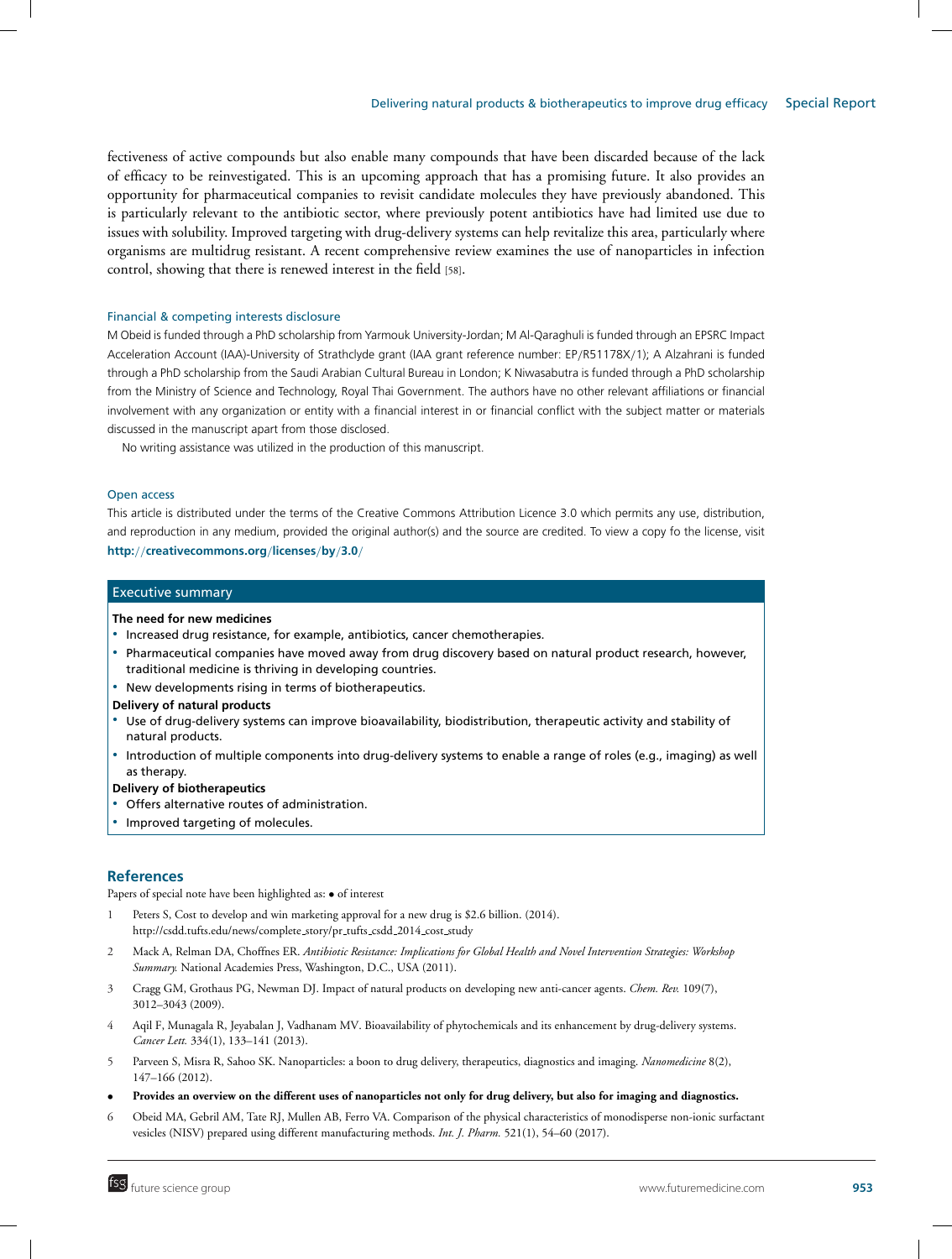- 7 Alzahrani A, Abbott G, Young L, Igoli J, Gray A, Ferro V. Phytochemical and biological investigation of *Calliandra surinamensis* as a potential treatment for diabetes. *Planta Medica* 81(S 01), P385 (2016).
- 8 Al Qaraghuli MM, Ferro VA. Analysis of the binding configuration and surface adaptation of different crystallized single-domain antibodies in response to various antigens. *J. Mol. Recog.* 30(4), (2017).
- 9 Gebril AM, Lamprou DA, Alsaadi MM, Stimson WH, Mullen AB, Ferro VA. Assessment of the antigen-specific antibody response induced by mucosal administration of a GnRH conjugate entrapped in lipid nanoparticles. *Nanomedicine* 10(5), 971–979 (2014).
- 10 Miele E, Spinelli GP, Miele E *et al.* Nanoparticle-based delivery of small interfering RNA: challenges for cancer therapy. *Int. J. Nanomed.* 7, 3637–3657 (2012).
- 11 Hans M, Lowman A. Biodegradable nanoparticles for drug delivery and targeting. *Curr. Opin. Solid State Mater. Sci.* 6(4), 319–327 (2002).
- 12 Pelaz B, Alexiou C, Alvarez-Puebla RA *et al.* Diverse applications of nanomedicine. *CS Nano 2017* 11, 2313−2381 (2017).
- 13 Watkins R, Wu L, Zhang C, Davis RM, Xu B. Natural product-based nanomedicine: recent advances and issues. *Int. J. Nanomed.* 10, 6055 (2015).
- **Provides a detailed review of improvements in natural product research.**
- 14 Obeid MA, Khadra I, Mullen AB, Tate RJ, Ferro VA. The effects of hydration media on the characteristics of non-ionic surfactant vesicles (NISV) prepared by microfluidics. *Int. J. Pharm.* 516(1), 52–60 (2017).
- 15 Desai N. Challenges in development of nanoparticle-based therapeutics. *AAPS J.* 14(2), 282–295 (2012).
- 16 Allen TM, Cullis PR. Liposomal drug-delivery systems: from concept to clinical applications. *Adv. Drug Deliv. Rev.* 65(1), 36–48 (2013).
- 17 Zamboni WC, Torchilin V, Patri AK *et al.* Best practices in cancer nanotechnology: perspective from NCI nanotechnology alliance. *Clin. Cancer Res.* 18(12), 3229–3241 (2012).
- 18 Atanasov AG, Waltenberger B, Pferschy-Wenzig E-M *et al.* Discovery and resupply of pharmacologically active plant-derived natural products: a review. *Biotechnol. Adv.* 33(8), 1582–1614 (2015).
- 19 Shen B. A new golden age of natural products drug discovery. *Cell* 163(6), 1297–1300 (2015).
- 20 Cragg GM, Newman DJ. Natural product drug discovery in the next millennium. *Pharm. Biol.* 39(Suppl. 1), 8–17 (2001).
- 21 Newman DJ, Cragg GM. Natural products as sources of new drugs over the last 25 years. *J. Nat. Prod.* 70(3), 461–477 (2007).
- 22 Newman DJ, Cragg GM. Natural products as sources of new drugs from 1981 to 2014. *J. Nat. Prod.* 79(3), 629–661 (2016).
- **Comprehensive report on the trends in naturally derived drugs.**
- 23 Bucar F, Wube A, Schmid M. Natural product isolation how to get from biological material to pure compounds. *Nat. Prod. Rep.* 30(4), 525–545 (2013).
- 24 Sasidharan S, Chen Y, Saravanan D, Sundram K, Latha LY. Extraction, isolation and characterization of bioactive compounds from plants' extracts. *Afr. J. Tradit. Complement. Altern. Med.* 8(1), 1–10 (2011).
- 25 Niwasabutra K, Igoli J, Young L, Gray A, Ferro V. Effects of crude extracts from mushrooms on different cancer cell lines. *Planta Medica* 81(S 01), P320 (2016).
- 26 Ali S, Igoli J, Clements C *et al.* Antidiabetic and antimicrobial activities of fractions and compounds isolated from *Berberis brevissima Jafri* and *Berberis parkeriana Schneid*. *Bangladesh J. Pharmacol.* 8(3), 336–342 (2013).
- 27 Balunas MJ, Kinghorn AD. Drug discovery from medicinal plants. *Life Sci.* 78(5), 431–441 (2005).
- 28 Alonezi S, Tusiimire J, Wallace J *et al.* Metabolomic profiling of the effects of melittin on cisplatin resistant and cisplatin sensitive ovarian cancer cells using mass spectrometry and biolog microarray technology. *Metabolites* 6(4), 35 (2016).
- 29 Ganesan P, Arulselvan P, Choi D-K. Phytobioactive compound-based nanodelivery systems for the treatment of Type 2 diabetes mellitus–current status. *Int. J. Nanomed.* 12, 1097 (2017).
- 30 Bilia A. Improving on nature: the role of nanomedicine in the development of clinical natural drugs. *Planta Medica* 78(11), IL48 (2012).
- 31 Nam J-S, Sharma AR, Nguyen LT, Chakraborty C, Sharma G, Lee S-S. Application of bioactive quercetin in oncotherapy: from nutrition to nanomedicine. *Molecules* 21(1), 108 (2016).
- 32 Chuan L, Zhang J, Yu-Jiao Z *et al.* Biocompatible and biodegradable nanoparticles for enhancement of anti-cancer activities of phytochemicals. *Chin. J. Nat. Med.*13(9), 641–652 (2015).
- 33 Bagli E, Goussia A, Moschos MM, Agnantis N, Kitsos G. Natural compounds and neuroprotection: mechanisms of action and novel delivery systems. *In Vivo* 30(5), 535–547 (2016).
- 34 Prasad S, Tyagi AK, Aggarwal BB. Recent developments in delivery, bioavailability, absorption and metabolism of curcumin: the golden pigment from golden spice. *Cancer Res. Treat.* 46(1), 2–18 (2014).
- 35 Rahimi HR, Nedaeinia R, Shamloo AS, Nikdoust S, Oskuee RK. Novel delivery system for natural products: nano-curcumin formulations. *Avicenna J. Phytomed.* 6(4), 383 (2016).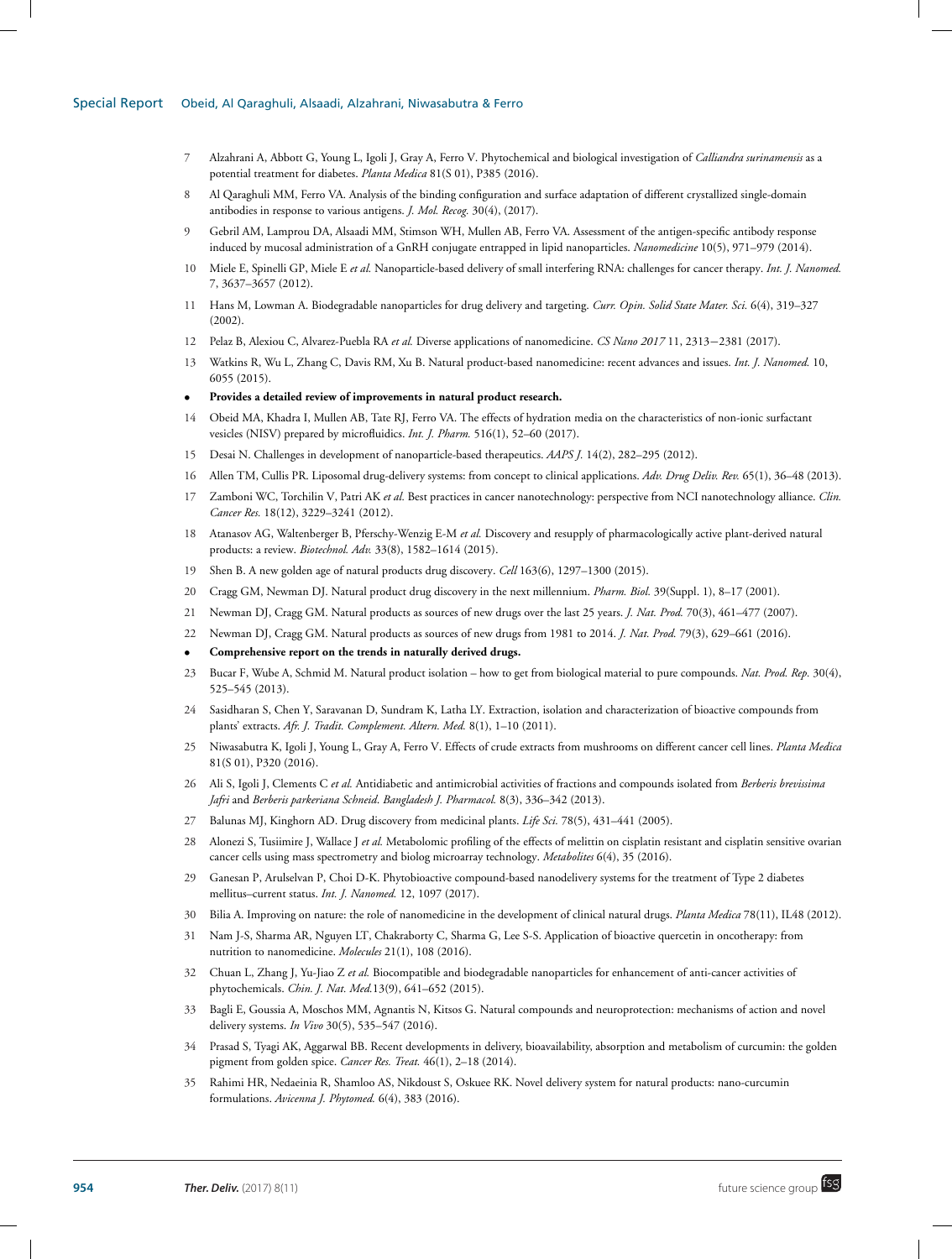- 36 Sherry M, Charcosset C, Fessi H, Greige-Gerges H. Essential oils encapsulated in liposomes: a review. *J. Liposome Res.* 23(4), 268–275 (2013).
- 37 Sinico C, De Logu A, Lai F *et al.* Liposomal incorporation of *Artemisia arborescens* L. essential oil and *in vitro* antiviral activity. *Eur. J. Pharm. Biopharm.* 59(1), 161–168 (2005).
- 38 Rajendran R, Radhai R, Kotresh T, Csiszar E. Development of antimicrobial cotton fabrics using herb loaded nanoparticles. *Carbohydr. Polym.* 91(2), 613–617 (2013).
- 39 Yuan H, Ma Q, Ye L, Piao G. The traditional medicine and modern medicine from natural products. *Molecules* 21(5), pii: E559 (2016).
- 40 Li D-C, Zhong X-K, Zeng Z-P *et al.* Application of targeted drug delivery system in Chinese medicine. *J. Control. Rel.* 138(2), 103–112 (2009).
- 41 Bhattacharya S. Phytosomes: emerging strategy in delivery of herbal drugs and nutraceuticals. *Pharma Times* 41(3), 9–12 (2009).
- 42 Cao FH, Ouyang WQ, Wang YP *et al.* Study of preparation of matrin nanoemulsion and its anti-oxidation on mice. *J. Northwest Sci. Tech. Univer. Agric. Forest.* 3, 61–64 (2007).
- 43 Zhaowu Z, Xiaoli W, Yangde Z, Nianfeng L. Preparation of matrine ethosome, its percutaneous permeation *in vitro* and anti-inflammatory activity in vivo in rats. *J. Liposome Res.* 19(2), 155–162 (2009).
- 44 Verma H, Prasad SB, Yashwant SH. Herbal drug delivery system: a modern era prospective. *Int. J. Current Pharm. Rev. Res.* 4, 88–101 (2013).
- 45 Li H, Li S, Duan H. Preparation of liposomes containing extracts of *Tripterygium wilfordii* and evaluation of its stability. *Zhongguo Zhong Yao Za Zhi* 32(20), 2128–2131 (2007).
- 46 Garg R, Gupta G. Gastroretentive floating microspheres of silymarin: preparation and in vitro evaluation. *Trop. J. Pharm. Res.* 9(1), 58–66 (2010).
- 47 Pandey S, Goyani M, Devmurari V, Fakir J. Transferosomes: a novel approach for transdermal drug delivery. *Der Pharmacia Lettre* 1(2), 143–150 (2009).
- 48 Hou J, Zhou S. Formulation and preparation of glycyrrhizic acid solid lipid nanoparticles. *ACTA Academiae Medicinae Militaris Tertiae* 30(11), 1043–1045 (2008).
- 49 Sikarwar MS, Sharma S, Jain AK, Parial S. Preparation, characterization and evaluation of marsupsin–phospholipid complex. *AAPS PharmSciTech* 9(1), 129–137 (2008).
- 50 Chen Y, Lin X, Park H, Greever R. Study of artemisinin nanocapsules as anticancer drug-delivery systems. *Nanomedicine* 5(3), 316–322 (2009).
- 51 Naik SR, Panda VS. Hepatoprotective effect of Ginkgoselect Phytosome<sup>®</sup> in rifampicin induced liver injurym in rats: evidence of antioxidant activity. *Fitoterapia* 79(6), 439–445 (2008).
- 52 Bonifacio BV, Da Silva PB, Dos Santos Ramos MA, Negri KMS, Bauab TM, Chorilli M. Nanotechnology-based drug-delivery systems ´ and herbal medicines: a review. *Int. J. Nanomed.* 9, 1 (2014).
- **Provides insight into how drug-delivery stystems have advanced the phytochemisty field of research.**
- 53 Saraf S. Applications of novel drug delivery system for herbal formulations. *Fitoterapia* 81(7), 680–689 (2010).
- 54 Radwan FF, Perez JM, Haque A. Apoptotic and immune restoration effects of ganoderic acids define a new prospective for complementary treatment of cancer. *J. Clin. Cell Immunol.* S3, 4 (2011).
- 55 El Enshasy HA, Hatti-Kaul R. Mushroom immunomodulators: unique molecules with unlimited applications. *Trends Biotechnol.* 31(12), 668–677 (2013).
- 56 Borchers AT, Krishnamurthy A, Keen CL, Meyers FJ, Gershwin ME. The immunobiology of mushrooms. *Exp. Biol. Med.* 233(3), 259–276 (2008).
- 57 Zaidi S, Misba L, Khan AU. Nano-therapeutics: a revolution in infection control in post antibiotic era. *Nanomedicine* 13(7), 2281–2301 (2017).
- 58 Brooks BD, Brooks AE. Therapeutic strategies to combat antibiotic resistance. *Adv. Drug Deliv. Rev.* 78, 14–27 (2014).
- 59 Grill AE, Johnston NW, Sadhukha T, Panyam J. A review of select recent patents on novel nanocarriers. *Recent Pat. Drug Deliv. Formul.* 3(2), 137–142 (2009).
- 60 Reichert J. Antibodies to watch in 2016. *MAbs.*9(2), 167–181 (2017).
- 61 Kang H-J, Kim H-J, Cha S-H. Isolation of human anti-serum albumin Fab antibodies with an extended serum-half life. *Immunol. Lett.* 169, 33–40 (2016).
- 62 Wong-Baeza C, Reséndiz-Mora A, Donis-Maturano L et al. Anti-lipid IgG antibodies are produced via germinal centers in a murine model resembling human lupus. *Front. Immunol.* 7, Article 396 (2016).
- 63 Sung JC, Pulliam BL, Edwards DA. Nanoparticles for drug delivery to the lungs. *Trends Biotechnol.* 25(12), 563–570 (2007).
- 64 Edwards DA, Ben-Jebria A, Langer R. Recent advances in pulmonary drug delivery using large, porous inhaled particles. *J. Appl. Physiol.* 85(2), 379–385 (1998).